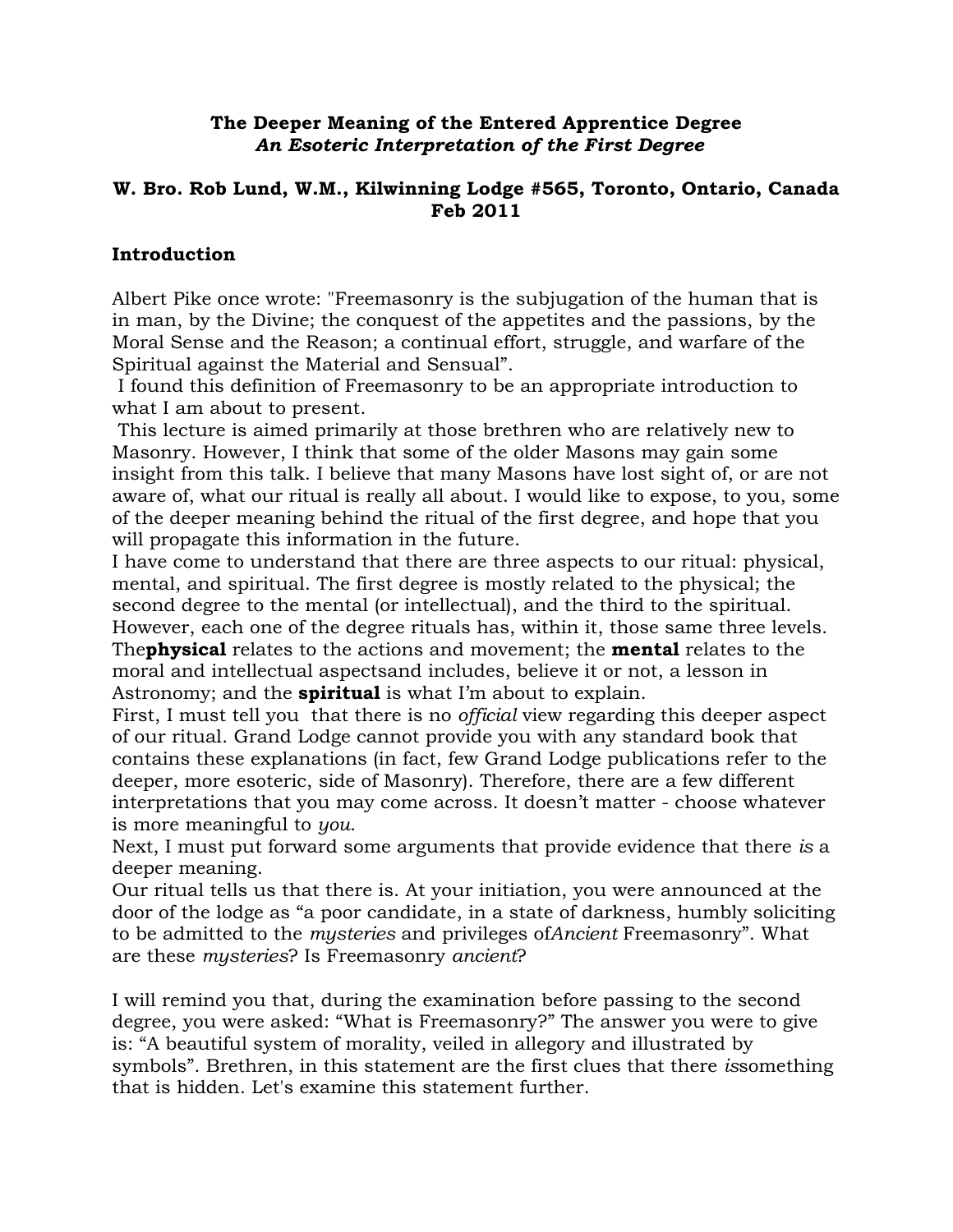A "System of **Morality**......" - Are the rituals of Masonry there merely for the purpose of teaching morals: Temperance, Prudence, Justice, Charity, and Brotherly Love. Was Masonry instituted to teach these*elementary* virtues? As you well know, those who are "fit and proper people to be made Masons" must be "Just and upright men ...... and **strict morals**". So, ask yourself if Masonry was meant to teach morals to the *already* moral?

"**Veiled** in allegory and illustrated by symbols..." – "**veiled**" means "hidden or covered", and here is another clue that there is something hidden. "**Allegory**" means

"a story that has a *deeper* or moregeneral meaning *in addition to its surface me aning*", and this is another clue. A **symbol** is

"somethingused for or regarded as *representing something else*", which is yet another clue. As you can see, this statement of the definition of Masonry refers to something *hidden*. This is not a *subtle* hint; it is virtually slapping you in the face for attention.

*What* is it that is veiled? The Junior Warden's Tracing Board lecture begins "The usages and customs of Masonry have ever *corresponded* with those of the *Egyptian Philosophers*, to which they bear a *near affinity*. The *Pythagorean System* seems to have been established on a *similar* plan". Here is another statement that hints that there is something hidden *and* that our ritual incorporates *ancient mysteries*.

*This* points to the *real* secret of Masonry: that our ritual hides deeper, more esoteric, *spiritual* lessons, based on various *ancient mysteries and teachings* that have been taught throughout the ages, in different forms. These mysteries can not be written or taught within Freemasonry, and are of use only to those who seek the light, through education, contemplation, understanding, and assimilation. It does not matter what religion you may follow, if any, as these mysteries apply to all. The candidate, if he is to benefit by the light to which the Craft leads, must be prepared to keep his mind open, and *seek* those mysteries. We'll return to this point later.

The sources of our Initiation Ceremony, while based, perhaps, on old Operative ceremonies, are a blend of various streams of influence, usually called the "Secret Doctrine" (propagated today as Theosophy), which is common to all the Ancient Mysteries and Initiation systems from the dawn of history. These are combined with elements from more recent systems, such as Hermeticism, the Hebrew Cabala, Rosicrucianism, Muslim Sufism, Christian Mysticism, Buddhism, and others, drawing symbols from *all*of them. Consider also that a number of our Brethren who were involved in forming Masonry as we know it

today, were Rosicrucians.

Researching these, and there are many books regarding them, it becomes clear that all these sources have been promoters of the *same* Mysteries, and that they proclaim the same truths. Many of them *also*have rituals with layered meanings and many correspond to *our* Degrees. I encourage you to do your own further research to verify this for yourselves. I will go so far as to say that it is imperative that you do.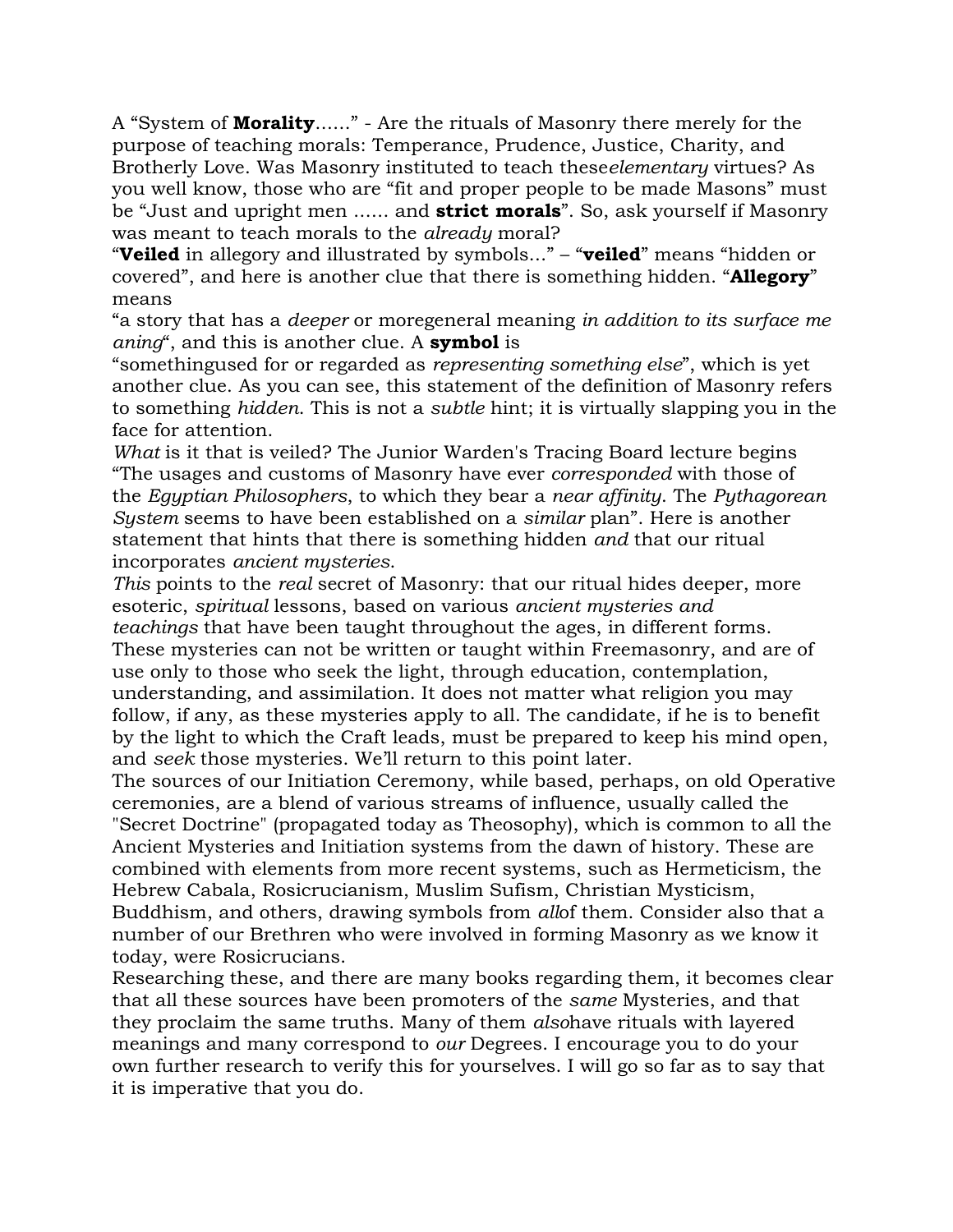# **The Ritual**

Our journey through life is generally a "hoodwinked" fumbling about for something more meaningful but we don't know what, until we eventually realize that we are wasting our energies, and that there just may be something higher, and better, worth hunting for. This is what brings many men to Freemasonry.

It is these two conditions that are reproduced in the two parts of our First Degree Ceremony: one of groping ignorantly in the dark for the Truth behind our earthly existence; and one of seeking it intelligently, with the opened eyes of the Initiate.

Freemasonry requires that every Candidate for Initiation comes "properly prepared". Every ancient and modern Initiation system has required it, and the preparation required in more advanced secret Orders was, and still is, of an extremely intensive nature. Fortunately, ours is not so, and refers to a mental attitude: of open mindedness and willingness to seek for truth.

The First Degree is made up of fourteen distinct acts, in two series of seven each: the first seven are in a State of Darkness; the second seven in a State of Light; *corresponding* to the Ancient Mysteries. Seven is a special number in Masonry, and in Theosophy, but I won't go into that in this lecture.

It is *very* important to understand that the **Lodge** referred to throughout our rituals, in this spiritual sense, is a symbol of our own individual *being*, and if we interpret our rituals in the light of this fact, we shall find that it reveals an entirely new aspect, to most Masons, of the *purpose* of our Craft. It provides a blueprint which can be used to build our own spiritual temple within, and provides signposts pointing us to the knowledge that will prepare us for developing a spiritual consciousness.

I will now proceed to explain some of the ritual of the EA Degree in light of this view.

#### **Outside The Door Of The Lodge**

Outside the door of the lodge, the candidate's disrobing, prior to the Ceremony, is symbolic of the mental unclothing required of him. Thereafter, to be taken wherever he is led, and to do whatever he is told, is symbolic of the meekness and docility with which his *mind* should follow *Truth* wherever it may lead, even into apparently perilous places, and among concepts not recognized by the standards and ideas of the outside world.

From "a convenient room", the Candidate is led to the door of the Lodge, which is tyled, seeking admission. This symbolizes that he "meets with opposition", and cannot gain admission without his guide. In other words, on turning from the world without to the world within, his first discovery is to find his way blocked by the door of the Lodge. In some Lodges outside of Canada, the candidate himself must provide the three knocks. This is much more meaningful, as it symbolizes the candidate seeking admission.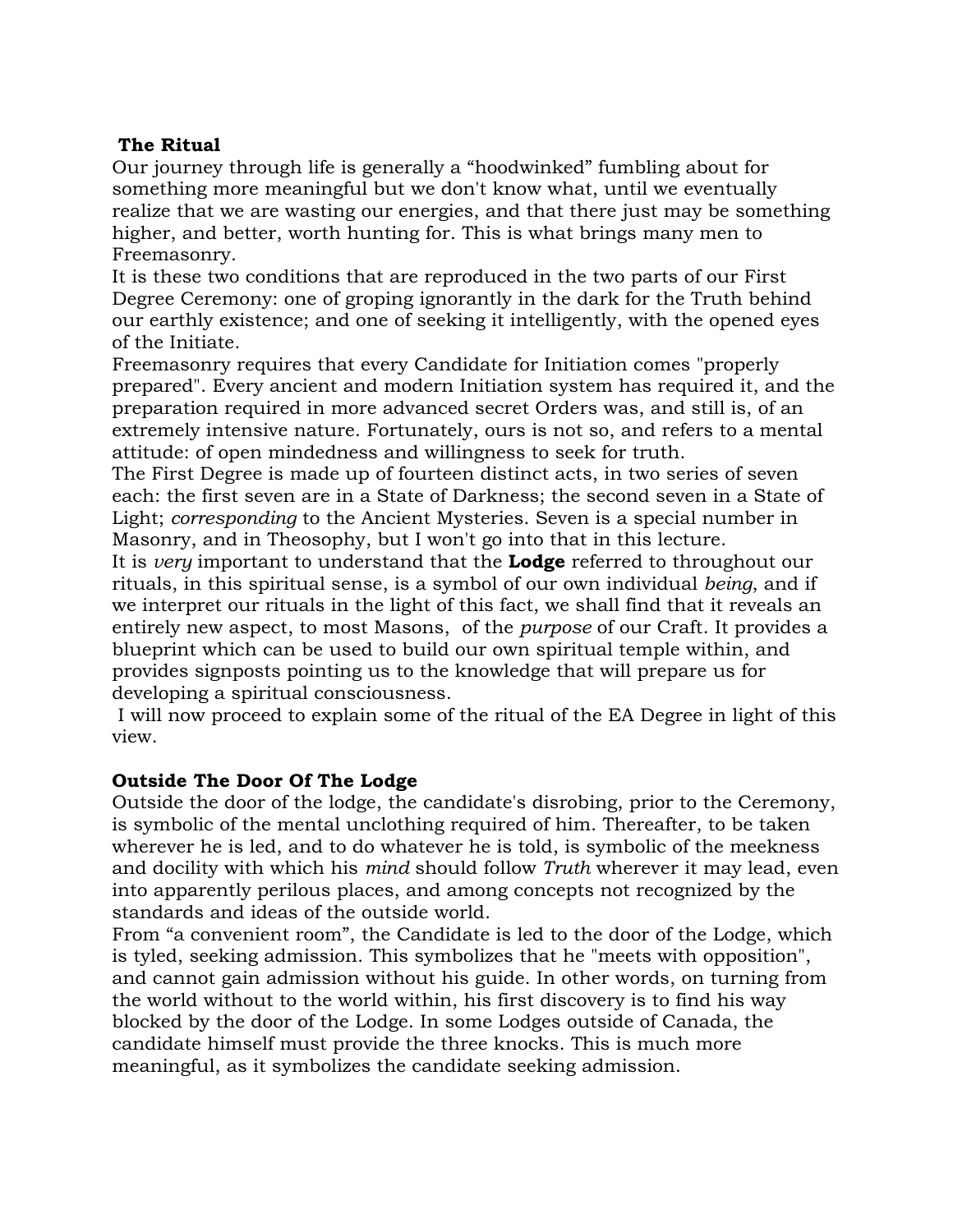**The door of the Lodge** symbolizes an obstructive element (within himself). The Candidate is to recognize that any opposition to his own spiritual advancement must be overcome by some help and guidance. The habitual thoughtprocesses, prejudices, and preconceived ideas become obstructions to the perception of things of the world within. We erect and "tyle" our own door, and block our own light, and eventually, on seeking to turn to the Light, find ourselves confronted by darkness and opposition of our *own* creation. Furthermore, he cannot enter without permission from the Master. The Master represents his Master-Principle, and we'll touch again on that later.

# **Within The Lodge**

After the candidate is admitted to the lodge, on his knees, he is queried as to where he places his trust in circumstances of "**difficulty and danger"**. What *are* the difficulties and dangers he is about to be exposed to? A Candidate for Initiation into the secrets and mysteries of his *own being* should possess a stable **faith** of purpose ...... otherwise, grave risks of failure exist for an unfit person to "rashly run forward" towards experiences for which he is unsuited and *unprepared*.

The Candidate then **rises**, to a higher state of awareness, and is told to follow his "guide", representing his *inner guide*, or "that still small voice", on which he can truly rely, "with firm but humble confidence".

## **Perambulation**

The journey **round the Lodge** is a symbolic representation of the Candidate's *own life journeys* in the world outside, prior to his Initiation into the world *within*.

Though still in a state of darkness, he is not alone. He has, with him, an enlightened **guide**. The significance being, as I have already stated, that every traveller through life has, within himself, his own*invisible guide*.

In the course of his symbolic journey he is led to each **Warden**, in turn, with a repetition of the knocks previously given at the door of the Lodge. These represent more obstacles. But now he not only overcomes his own self-created opposition, but awakens, and stimulates into activity, *other* aspects of himself (his psyche and intellect), represented, at this point, by the Wardens (we will deal more with what the Wardens represent, a little later).

After both Wardens (psyche and intellect), have assured themselves of the Candidate's fitness for advancement to the East, he is so certified,

and **presented to the Master** (master-principle) for Initiation. But, before the Master accepts him, the Candidate is required to affirm three things:

1. That he **seeks the Light voluntarily**, for its own sake, and from no unworthy or material motive.

2. That his objectives in seeking it are: **knowledge** for himself; and a desire to make himself, in possession of that knowledge, of **more extensive service** to humanity. This means that the enlightenment of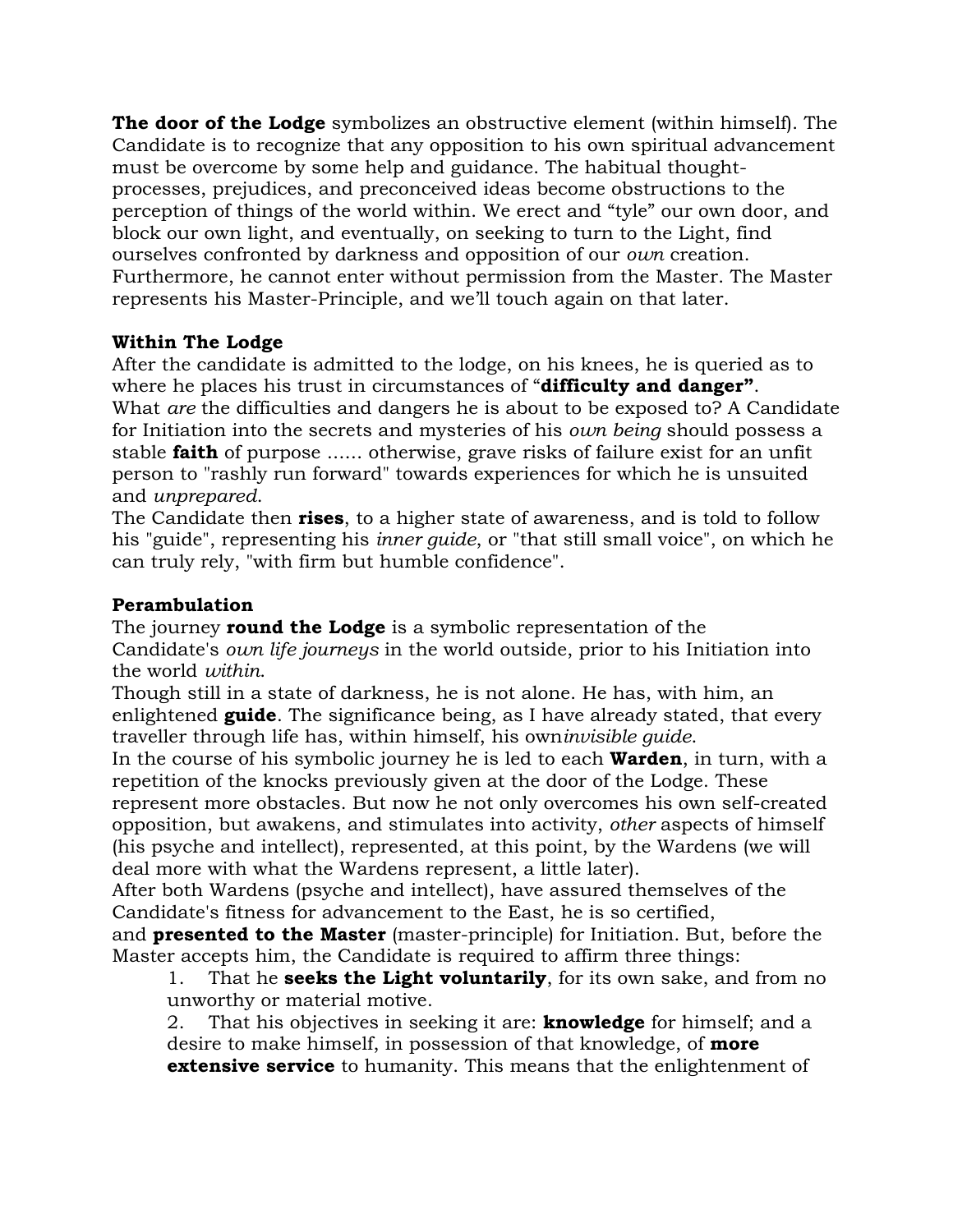Initiation is not to be for his private benefit only; it must become of importance for the general good.

3. That he will **persevere** in the path about to be disclosed to him; which means perseverance throughout his daily life with all that the Ceremony really represents.

The Candidate has now completed his journeying around the Lodge, which symbolizes his darkened wanderings since his birth in this world. During his life, he has passed blindly (though never without unseen guidance) through places and experiences: sometimes of darkness (the "North"); sometimes of more or less enlightenment (the "South", "West", and "East"); yet entirely ignorant of where he was going, or what the purpose of his life was, or whether at a given moment he was near to, or far from, its true goal. These ignorant wanderings, at last, come to an end, and the moment comes when he heads definitely away from the West, and guided toward the East, as a "candidate **properly prepared** to be made a Mason".

# **The Obligation**

Traditionally, the Mysteries, and all secret Orders, require a **vow of silence and secrecy** from the Candidate, before Initiation, and entrustment with any secret information. The reasons for secrecy, and for being **solemnly obligated** to it, are much deeper than the need for silence about the formal secrets of the Order.

You should be aware that silence and secrecy are imposed more in interest of the individual himself, than in the Fraternity (which would hardly suffer from any indiscretion). Experience will teach him, later on, the deep personal value of silence, and the peril of premature and unwise speech: a peril pointed to in the penalty of the Obligation (and what it represents).

#### **The Restoration to Light**

After the Obligation, the Candidate is reminded that, for a considerable time, he has "been in a **state of darkness"**. This does not merely allude to the few minutes during which the Candidate has been hoodwinked for symbolic reasons. Remember that the whole ceremony is allegory, that it dramatizes, in a way, "the entry of all men upon this their mortal existence"; and that the whole of that existence has, until now, been spent in a state of darkness, and will remain so until *spiritual consciousness* is regained, which we call "Light". The Master's command, "Let there be Light", therefore implies: let there be a *heightening of consciousness* in that which has, until now, been unconscious.

The **clap of hands**, which all the Brethren engage in at the moment of restoration to light, is the outward expression of the Lodge's co-operation with the Master, in a startling way, in bringing the Candidate from darkness to light. To the Candidate himself, it should mean the sound of the breaking of his inward bonds, resulting in upliftment and sudden vision, which enables him to realize: "Whereas before I was blind, now I see!"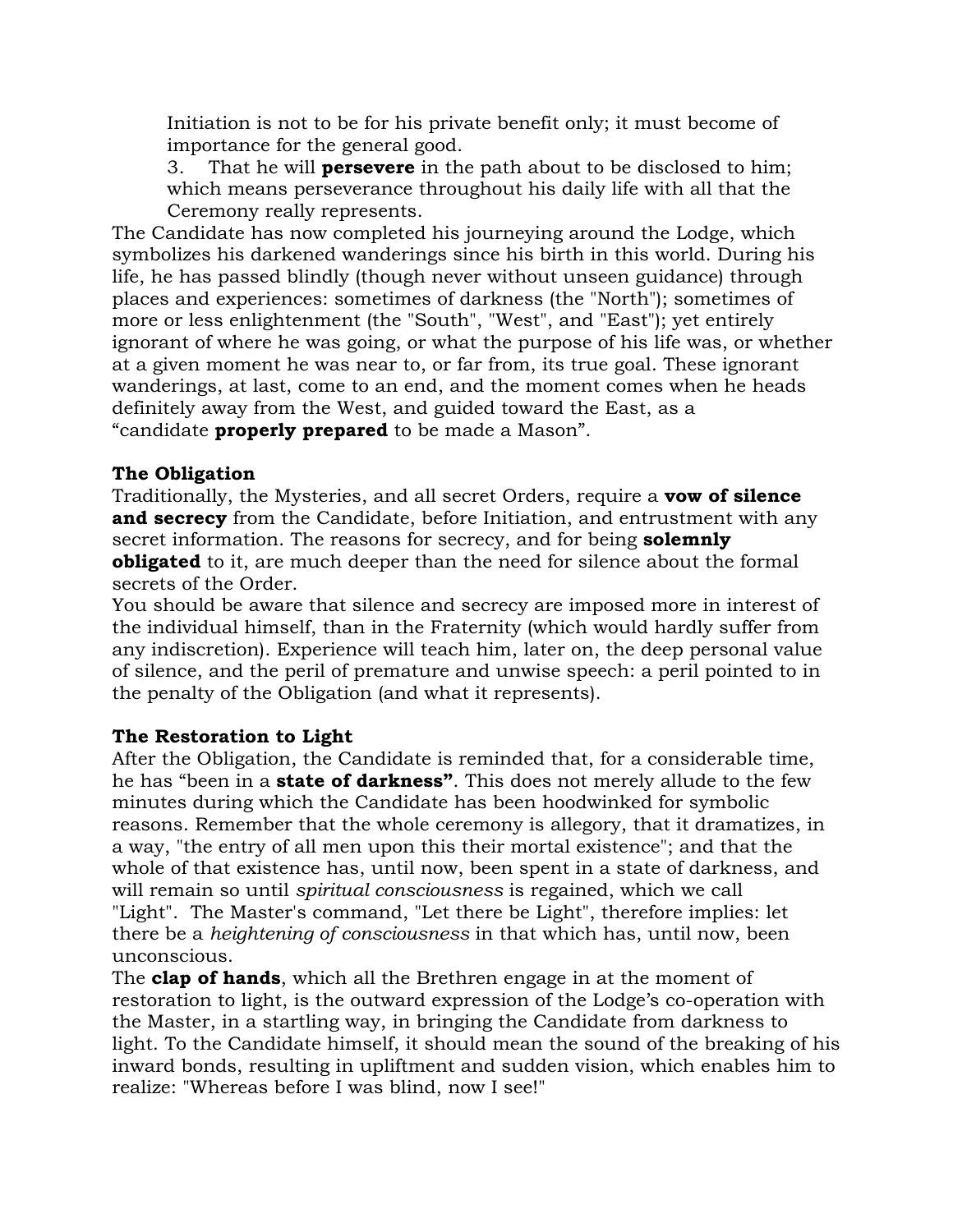When a child is born into this world, it requires a considerable time before its consciousness becomes adjusted to its new environment, and its vision focused. Time and practice are required before it can accustom itself, and its eyesight, to its surroundings. Similarly, with spiritual rebirth, one passes into a state of awareness of something having happened in oneself of an illuminating nature. One cannot tell*oneself*, let alone others, what it is; one just knows that there has been a shifting of one's focus of consciousness from a lower to a higher level, a feeling of the start of much deeper understanding for the future.

## **The Lights of Masonry**

The **Three Great, though emblematic, Lights** consist of the Volume of the Sacred Law, the Square, and the Compasses. The Three Great Lights are the most important symbols in Masonry.

The **V.S.L.** has a deeper significance. It is the *visible* emblem of the invisible *Cosmic Law*, through which the Creator is manifested in the Universe. It represents the Creator, whose "law" is the basis for everything in existence, as revealed in the Secret Doctrine.

The **Compasses**, resting upon the V.S.L., represent the *Cosmic (or Divine) Principle* issuing from the Creator into manifestation, both cosmically and in the individual. It also represents the candidates Spirit.

The **Square**, although opposite to, and inextricably conjoined with, the Compasses, represents cosmic*matter*, in which the Divine Principle takes form. It also represents the candidates material being, or lower nature.

In conjunction, the Three Great Lights reveal the *Cosmic Purpose*: of Spirit and Matter working in unison, and according to Cosmic Law, to construct a perfect Universe, occupied by

Beings seeking perfection, as described in the Secret Doctrine.

The points of the Compasses, being concealed beneath the Square, in this degree, imply that the candidate's *spirit* is, at that time, *overlain*, and prevented from full function by the tendencies of his*material* body. If man is to become perfected and rise to the full possibilities of his being, his spiritual principle must not remain subordinate to the flesh and its tendencies, but gain ascendancy over them.

**The Three Lesser Lights** directly correspond to the three Great Lights. The **Sun** symbolizes our *spiritual consciousness*, the **Moon** is a symbol for our *intellectual faculties*, and the **Master** represents our *will-power,* or, the *Master Principle* in ourselves. They are meant to indicate to the Candidate that the three great Cosmic Principles underlying the Universe, are present in *himself*. *This is a very important point!* The Universe is the Macrocosm, he himself is the Microcosm and, in *him* reside three "lights", enabling him to co-operate in working towards a perfect Universe.

# **The Secrets**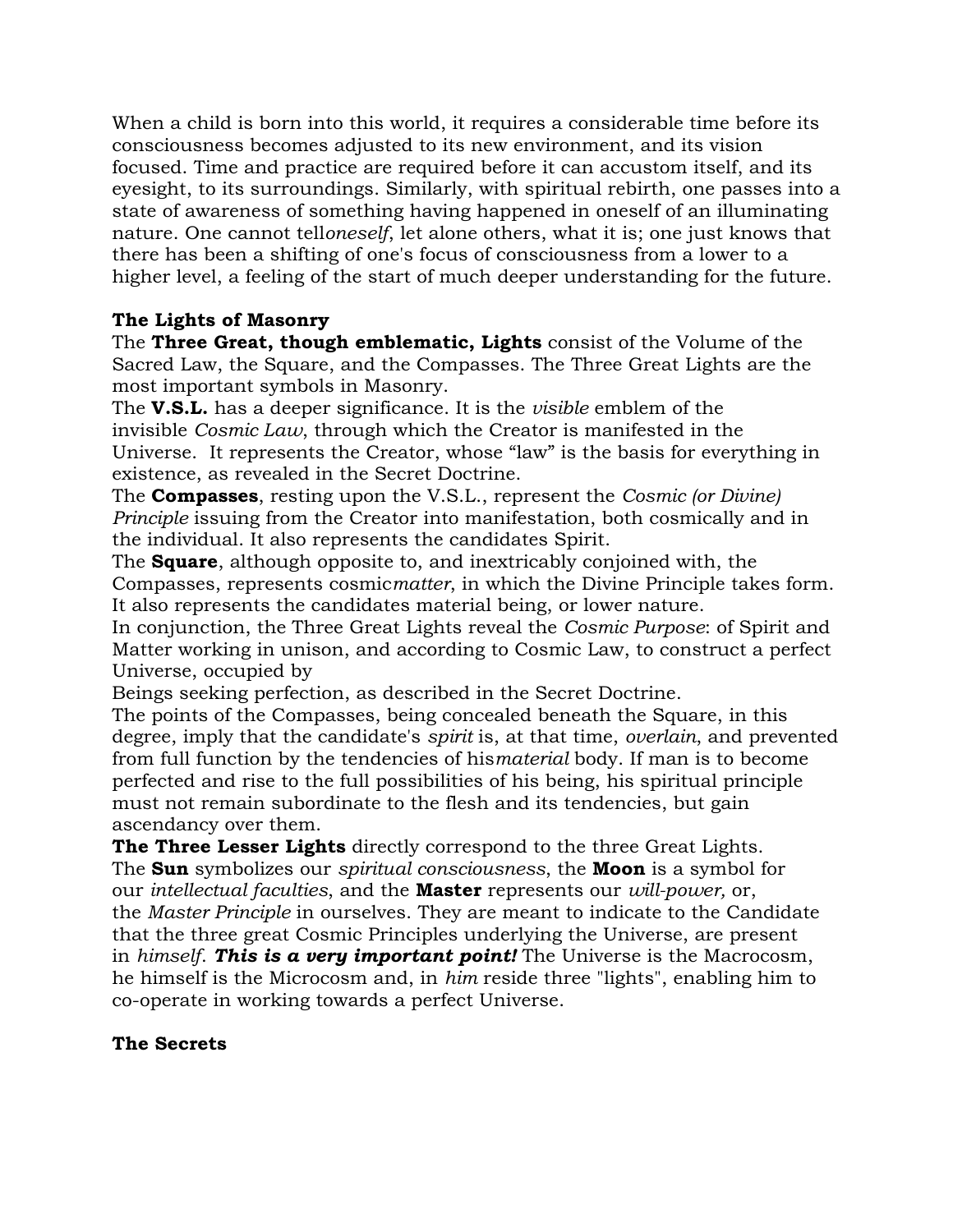Before the Candidate is entrusted with the "secrets" of the Degree, he is told of certain dangers which he has already passed. He is shown the sword and the cabletow.

The **sword** is a symbol of certain *spiritual* perils, mentioned before, of a person *rashly embarking* upon the path of spiritual experience for which he is unsuited and *unprepared*.

The **cabletow** represents the *spiritual suicide* from retreating from that path, once one's eyes have been opened to it. It also represents the umbilical cord, with the Candidate having been "born" into the light.

The "**secrets**" of this Degree are explained as consisting of certain signs, tokens and words. These, of course, are figurative emblems of them. It is what they *signify* that constitutes the secrets, and *that*significance is left for the Candidate to meditate upon, understand, and assimilate into personal practice. Only that way will he really learn them, and begin to understand why they are called "secrets". They can never be *orally* communicated, except in symbolic form. Just as a successful businessman can never convey the "secret" of his success to someone who has himself not practised it, so the secrets of Masonic progress are learned only by those who actually *live* them. They are *clues* to spiritual progress rather than confidential communications of secret information.

The **sign** of this degree should be understood as being, not physical, but *mystical*. Its meaning is that the violation of the Obligation will result in a disconnect between the head (or mind) and the spirit, and then the cosmic truths can not be understood. It also refers to an energy centre within his being (sometimes called Chakras). The throat chakra has to do with communication. When, in our first Degree, you *salute* the Worshipful Master, remember that that gesture signifies the homage you should pay to what is worshipful in *yourself*, namely, your own Master-principle, the Divine Essence in yourself, for the Master of a Lodge symbolically personifies that Master-principle. Apprenticeship in the Mysteries, and in early Masonry, was seven years, due to the fact that the First Degree of spiritual and Masonic life is one of purification of body and mind, in preparation for the attainment of Light. The unpurified can never reach that Light except through purification, and the elimination of everything in him that clouds his vision, and coarsens his nature. This takes time.

The "**Word**" given to the Candidate, which denotes "Strength", refers to the strength or energy with which the Candidate should pursue his work of selfperfecting, *and* the strength obtained from pursuing that spiritual path.

# **The Apron**

The Candidate is invested with the Apron, which is one of the most important and comprehensive of our symbols.

Its **shape** is that of a triangle superimposed upon a rectangle. The **triangle** is the primitive and universal emblem of what is *Spiritual*, while the **rectangle** is that of what is *Material* and, since human nature is a compound of both, the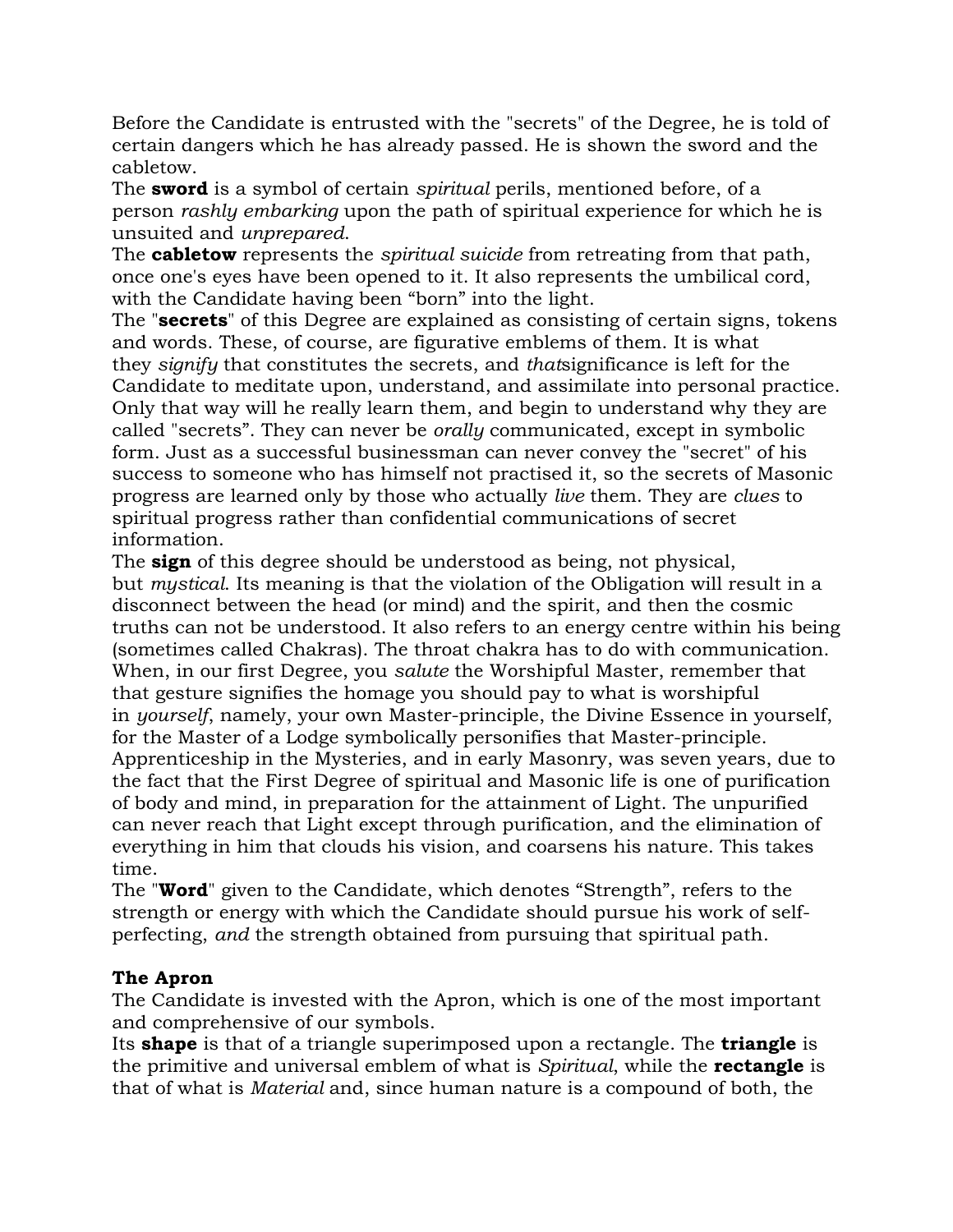Apron is a figure of the man himself. And because the triangle and rectangle are among the most ancient ideographs in the world, the Apron is truly described as being "a badge older than that of any other Order in existence." We should think of the triangular flap as a sign of the presence, in ourselves, of the *Divine Essence*: an Essence which comprises all the attributes of Divinity: all knowledge; all power; all wisdom, strength and beauty.

The Apron is also of white lambskin; an emblem of purity. It represents the purification required in order to progress on the spiritual path.

There is *more* symbolism in the Apron, but you can have fun researching that yourself.

# **The North East Angle**

The N.E. corner has great symbolic significance. It is the meeting place of darkness and light (the sun rises in the East, travels across the sky in the south, leaving the north always in shadow). The **N.E. angle** represents the Candidate's own condition. Standing at this point, he can, at will, advance further East, to the Light, or relapse into darkness in the North; it rests with him as to which direction his life will take. He is to regard himself as a "foundation-stone," and the material for raising thereon a "super-structure." This expression means something more than just character-building: it refers to building, within himself, a *spiritual Temple*.

An important subject in the N.E. corner is the awakening of the duty of **Charity**, which is, of course,*more* than donations of money to the financially distressed. The "Charity" spoken about here is also that of giving from the heart, and *universal compassion* for all living creatures. The Candidate is to learn that charity is the foundation stone of a higher life, and may be practised at different levels, the highest of which is the pouring out of charitable, *compassionate love* to all beings.

# **Tracing Board Lecture**

Remember that the *real* Lodge referred to throughout our rituals, is *our own being*.

The "**form of the Lodge**," is the way in which human nature has been composed and constituted: the length, breadth, height and depth of man's own *being*. His *body* and his *spirit* are "**holy ground**", upon which he should build the *altar* of his own *spiritual life*.

The **West** side of the lodge represents the *rational mind* – material-oriented common sense.

The **East** side represents man's *spirituality*, which is initially under-developed and seldom active.

The **South**, being midway between West and East, is where rational understanding and spiritual intuition meet, and where *intellectuality* can attain its "meridian".

The **North** is the *physical sense*, the lowest perception, a place of darkness and ignorance.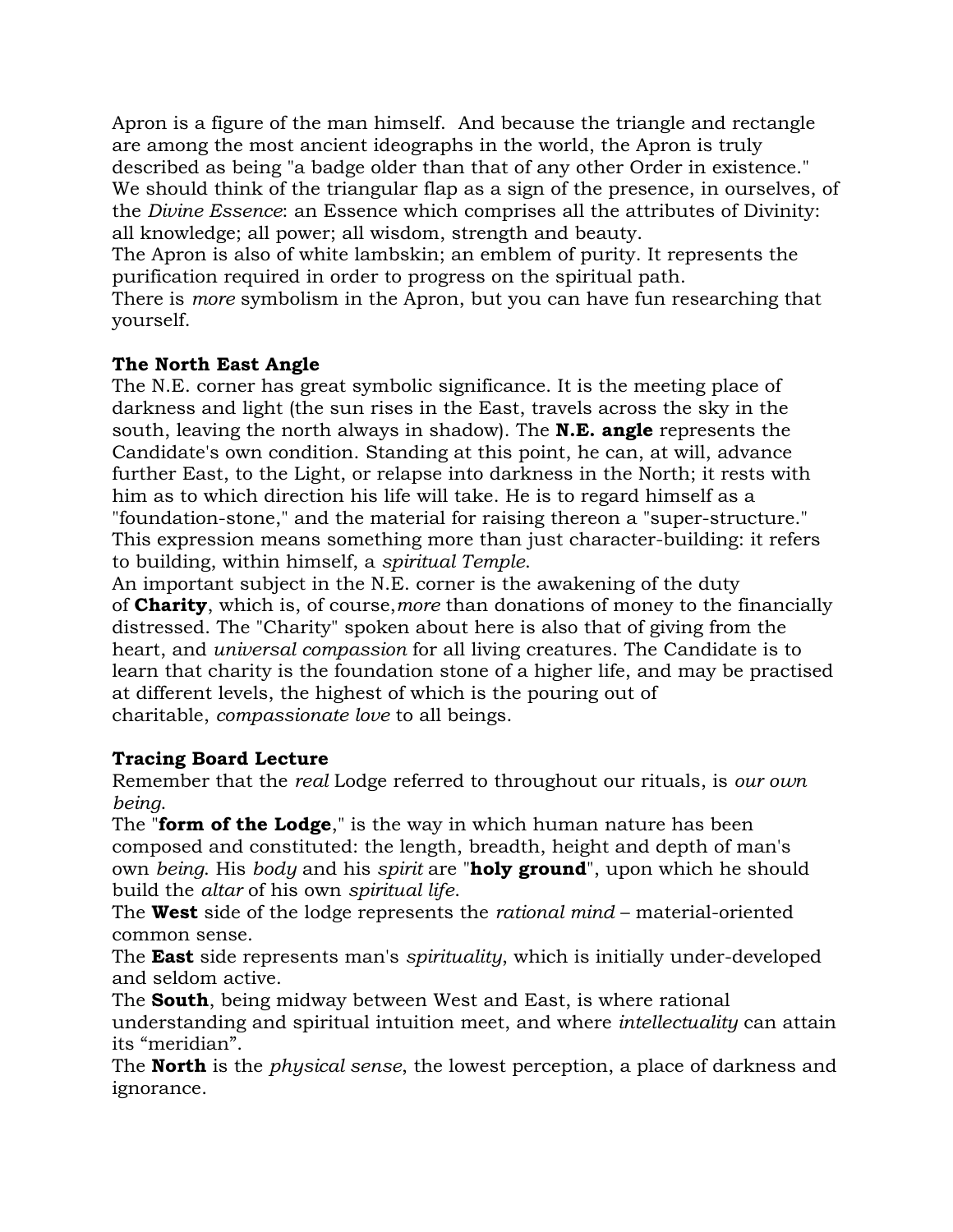The **depth** of the Lodge ("from the surface of the earth to its centre") refers to the difference in depth between the *superficial* consciousness of our earthly mentality, and the *divine degree* of consciousness resident at man's spiritual **centre**.

The **height** of the Lodge ("even as high as the heavens") implies that the range of consciousness possible to us, when we have developed our potentialities to the full, is *infinite*.

The Lodge is "supported by **three great pillars**, Wisdom, Strength and Beauty". **Wisdom** is gained by an increase of *perceptive* faculty and understanding, gaining mental **strength** and confidence, and developing grace of character and conduct and an inner **beauty** of spirit.

The **covering** of a lodge, a celestial canopy of diverse colours, represents man's *ethereal* nature. The symbolism here refers to what is learned in the Secret Doctrine but I will not go into that here.

The candidate will discern that there is a mystical "**ladder** of many rounds or staves", i.e., that there are numerous *paths,* or methods, by which men can move towards to the *spiritual Light*, and of the three principal ones, the "greatest of these", the one "that comprehends them all", is *charitable Love*, and the Mason who reaches the summit is close to *divine consciousness*.

The black and white **chequered floor** of the Lodge denotes the dual quality of everything connected with life, and the physical groundwork of *human nature*. Everything material is characterized by inextricably blended opposites: good and evil, light and shade, joy and sorrow, positive and negative. Our experience of the *dualism* of these opposites continues for us, and creates tension, until such time as we are ready for advancement: when we cease to perceive them as opposites, and are realized as a *unity* (one cannot exist without the other), and a *transcendental peace* is achieved, which is symbolized by the **indented border**. This duality is a fundamental Buddhist philosophy to help the achievement of inner peace. A very apt symbol for this is the Yin/Yang.

# **Opening the Lodge, and the Officers**

The seven Officers - three principal, three assistant, and the Tyler, represent *seven* aspects of*consciousness*, mentally and spiritually interactive, and coordinated into a unity, constituting a "just and perfect Lodge". The knock of the **Master**'s gavel to call the lodge to attention, and the repeat of those knocks by the Wardens, represents the Master-Principle calling you to attend to, and control your own actions (i.e. the**Psyche**, represented by the **Senior Warden**), and to keep down the impulses of his lower nature (i.e. the **Intellect**, responded to by the **Junior Warden**).

The **Senior Deacon**, carrying the messages and commands of the Master to the Senior Warden, is the link between Spirit and Psyche.

The **Junior Deacon**, carrying the messages and commands of the Master from the Senior to the Junior Warden, is the link between the Psyche and the Mind. The **Tyler** is the *outer sense*, the link with the outside world, and keeps out unwanted influences.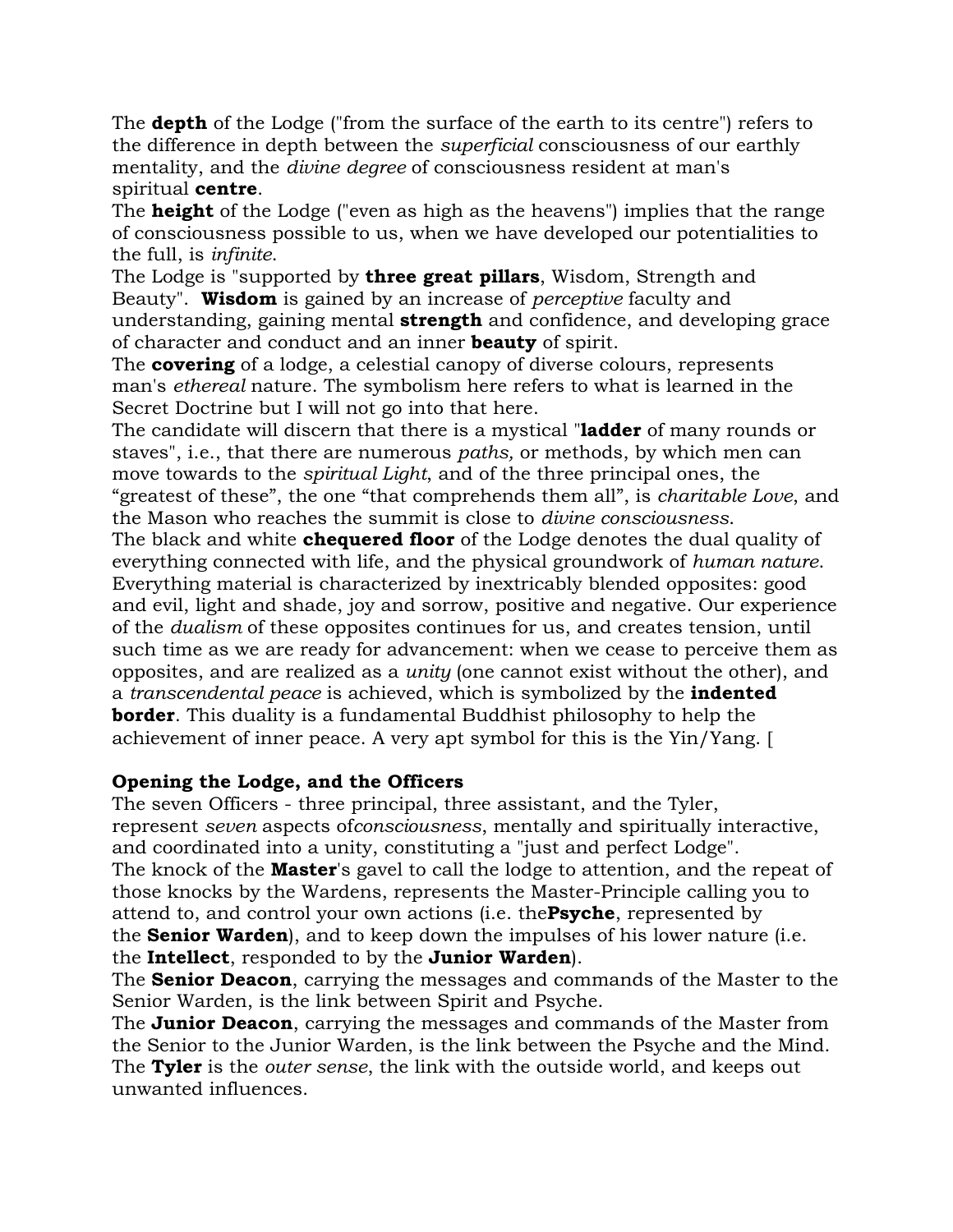The **Inner Guard** is the *inner sense*, the link between the mind and the outer sense-nature, and evaluates incoming influences.

## **Summary**

Based on what I have just told you, I hope that, next time you go through the opening of the Lodge, you will see it as more than just a mechanical ritual, that you will understand how this should be affecting you, and use it to meditate on, and prepare yourself for spiritual advancement.

Summing up this examination of the Ceremony, we see its purpose as follows: The Ceremony of our first degree is a comprehensive portrayal of the entrance of all men into, first, physical life, and second, into spiritual life.

The first half of it is designed to restore to Light (in the spiritual sense) a Candidate who seeks Light from his heart, and comes prepared in mind and person to receive it.

The second half of it is meant to teach him, having been brought to that Light, how to retain it and increase it, so that he may never relapse into his former darkness.

The Apprentice stage of Masonry is, therefore, one of purification, education and self-control, which every Brother must *work out*, and *live out*, for himself, *in his own way*. There is no Lodge instruction book for this. No amount of book knowledge, or instruction from others, can teach him what can be learned only from his own experience and effort.

Progress in this journey requires *humility*, and trying to *not* look at matters of the *inner life* with the same eyes as those of the outer life. One cannot apply "common sense" to the use of a sense which, in the present state of human evolution, is far from common. Spiritual things must be *spiritually discerned*, and *not* from the standpoint of unenlightened opinion and non-spiritual perception.

To quote Walter L Wilmshurst:

"*He who enters the Lodge in quest of Light should leave all his previous learning behind him with his garments and loose the shoes of personal opinion from off*  his feet. He should think of himself as a child, and as being taken into a world of *new sights and sounds, and where new ideas and even a different logic obtain from those with which he has previously been familiar, and where he must begin to recast his ideas and his life. If it will not, he will but continue to darken his own light, and the Craft can teach him nothing of value, whatever titular rank he may attain in it."*

Hopefully, you will view this ritual, from now on, with a different perspective, and use this as a way of attaining spiritual growth. How do you do that? That's mainly up to you. If you are religious, you can apply your religion's principles to parts of the ritual. It's all up to you - that is the secret.

Brethren, this paper only scratches the surface. I'll leave it to you to go and discover more.